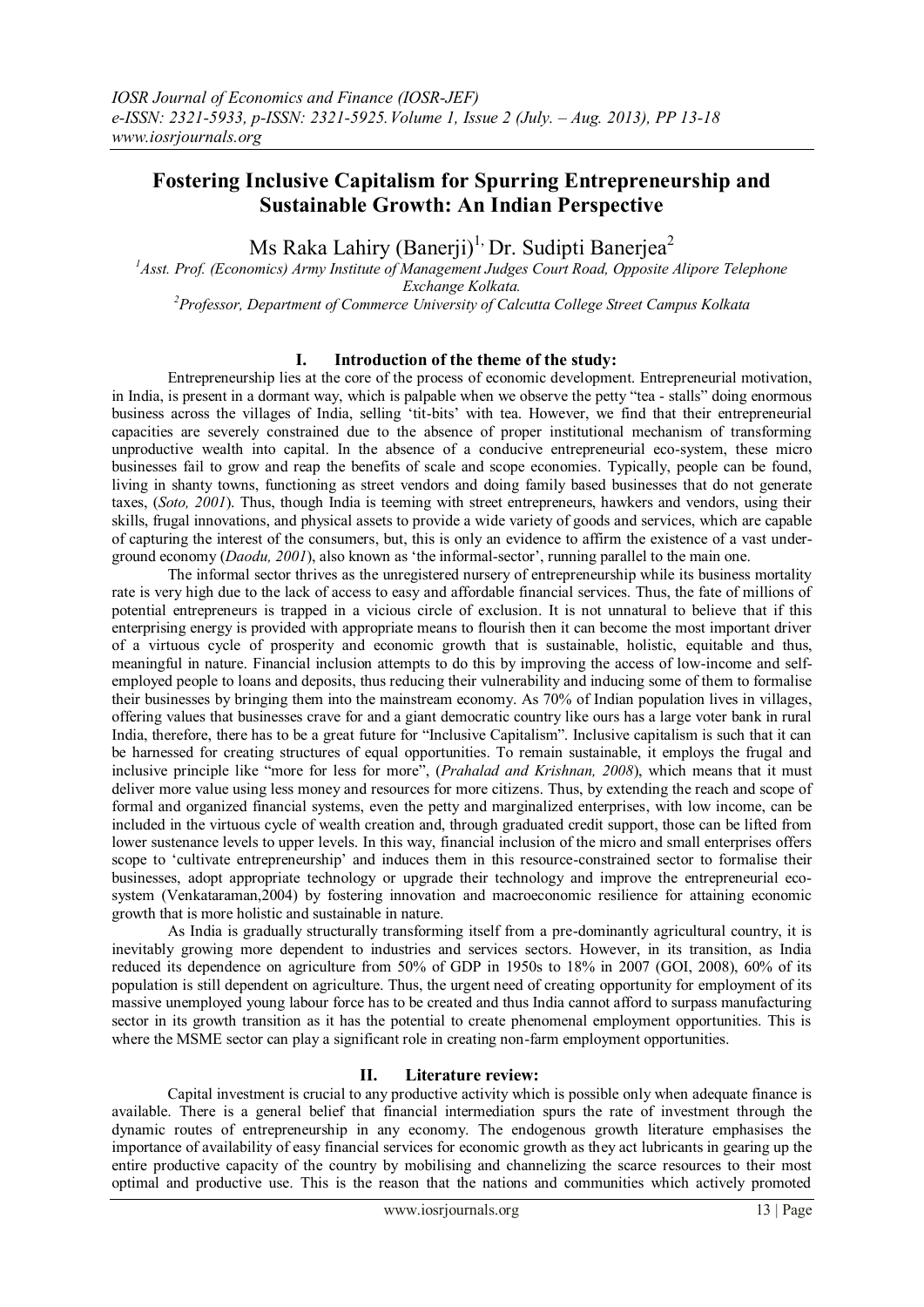entrepreneurship development, demonstrated much higher levels of development than the nations whose institutions, policies and culture hindered entrepreneurship, (Landes, 1998). Economic development is achieved largely through productivity growth and this proposition has been empirically tested for the developing countries and found true (Schumpeter, 1949). Innovation has been identified as an engine of growth (King and Levine, 1993) which accords with the Schumpeter's view of productivity-led economic growth. The idea that finance-led economic growth can be safely ignored has been completely rejected. The early local experiments with liberalization in the mid-1970s and formation of strong financial infrastructure base generated a burst of rural entrepreneurialism that ignited the entrepreneurial motivation especially among the micro and small entrepreneurs in China and resulted in the spectacular "Chinese Miracle" in the 1980s ( Studwell, 2002). Such conditions determine a country's capability to encourage the start-ups and influence the entrepreneurial process at the "bottom of the pyramid"( Prahalad, 2005).The proposition, that easy financial access generates economic growth, was also found true in roughly 85% of 71 developing countries during the period of 1960-1980 (Odedokun, 1996). Time Series Regression Analysis was conducted for 71 countries to confirm the findings. Another Time Series Analysis shows a strong positive correlation between financial development and growth in 13 OECD (Organisation for Economic Cooperation and Development) countries for the period of 1970-1991, (Neusser and Kugler, 1998). Furthermore, a study on 71 countries for the period of 1960-1995 has revealed and supported the positive correlation between inclusive financial system and economic growth, (Levine et al., 2000).The financial markets in most of the developing countries like India are at their infancy. Financing enterprise start-ups and restructuring is a crucial and challenging task. Micro-credit has the capacity to do so along with some more advanced and innovative financial products (*Yunus, 2008*). However, several studies related to the established market economies suggest that entrepreneurs are liquidity-constrained (Evans and Jovanovis, 1989; Honohan, 2004; Rajanand Zingales, 2003; Moore, 2004) Lack of finance is one of the most crucial factors, for the entrepreneurial failure of the nascent enterprises (Reynolds et al., 2000). The channel through which the business environment influences the economic development is the entry of new firms (Klapper, Laeven and Rajan, 2006). And MSME sector in India has the potential to absorb these numerous vulnerable enterprises, craving for self-empowerment. The rural India is extremely financially excluded (Basu, 2006) and this could be the one major reason for rural indebtedness and poverty. Another study indicates that entrepreneurs are more likely to reinvest their profits if they are more confident about the system of protection of property rights. They can use their property as collateral for getting easy and timely loans, the effect being stronger for smaller firms (Johnson et al, 2002; Cull and Xu, **2005**).Another study was conducted (Ayyagari, Demirgue and Maksimovic, 2005), using firm-level survey data on business environment across 80 countries and the lack of finance has been identified as one of the most powerful obstacles to the growth of firms.According to a recent world-wide study ( IFCand World Bank, 2010), 45-55% of the formal MSMEs in the emerging markets do not have access to formal institutional credit despite an urgent need of the same. The finance gap is around 65-72% of all the MSMEs (240-320 million) in the emerging market economies. Access to easy and affordable financial services can help the MSME sector to upgrade obsolete techniques of production and engage in product innovation with sound and modern technologies to be able to compete in the international markets, produce those goods that command global demand ( like China ) and integrate with the world economy to enjoy the fruits of globalization . The National Commission on Enterprises in Unorganized Sector (NCEUS) has estimated the credit gap for only the micro enterprises in India at 73% at the end of March 2012. At the beginning of the  $12<sup>th</sup>$  Five Year plan period the outstanding credit gap for the MSME sector is found to be 62% which is estimated to be reduced to 43% by March 2017 with assumption of minimum 20% Y-Y credit growth in the MSME sector by all the Scheduled Commercial Banks (Ministry of MSME,GOI, 2010).The MSME sector has consistently registered higher growth in India, as compared to the overall industrial sector, in the recent years. It contributes nearly 45% of the total manufacturing sector and 40% to the export sector in India. Its contribution to GDP is 8% and it has registered a growth rate of 10.8%, which is higher than the country"s GDP growth rate (RBI, 2011). The huge potential of this sector is, however, facing numerous challenges in the form of sub-optimal scale of operations, technological obsolescence, increasing domestic and global competition, changes in manufacturing strategies and technology, and turbulent market scenario with grave imperfections (Ministry of MSME, 2011). In order to sustain the momentum of GDP growth over 9% pa, it becomes imperative to build a conducive and enabling environment which can ensure local demand and consumption to give a boost to its domestic growth story.

## **Objectives of the study/ Research gap**

This particular study attempts to explore whether the new breed of capitalism, i.e. capitalism which is inclusive and creative, (*Gates,2008*), is capable of spurring entrepreneurship in the country which can give a sustained momentum to the rapid economic growth that India is poised to take-off. It is an attempt to understand and appreciate how a transparent credit system with simplification and reduced documentation for accessing finance could result in entrepreneurship development, particularly in the MSME (Micro, Small and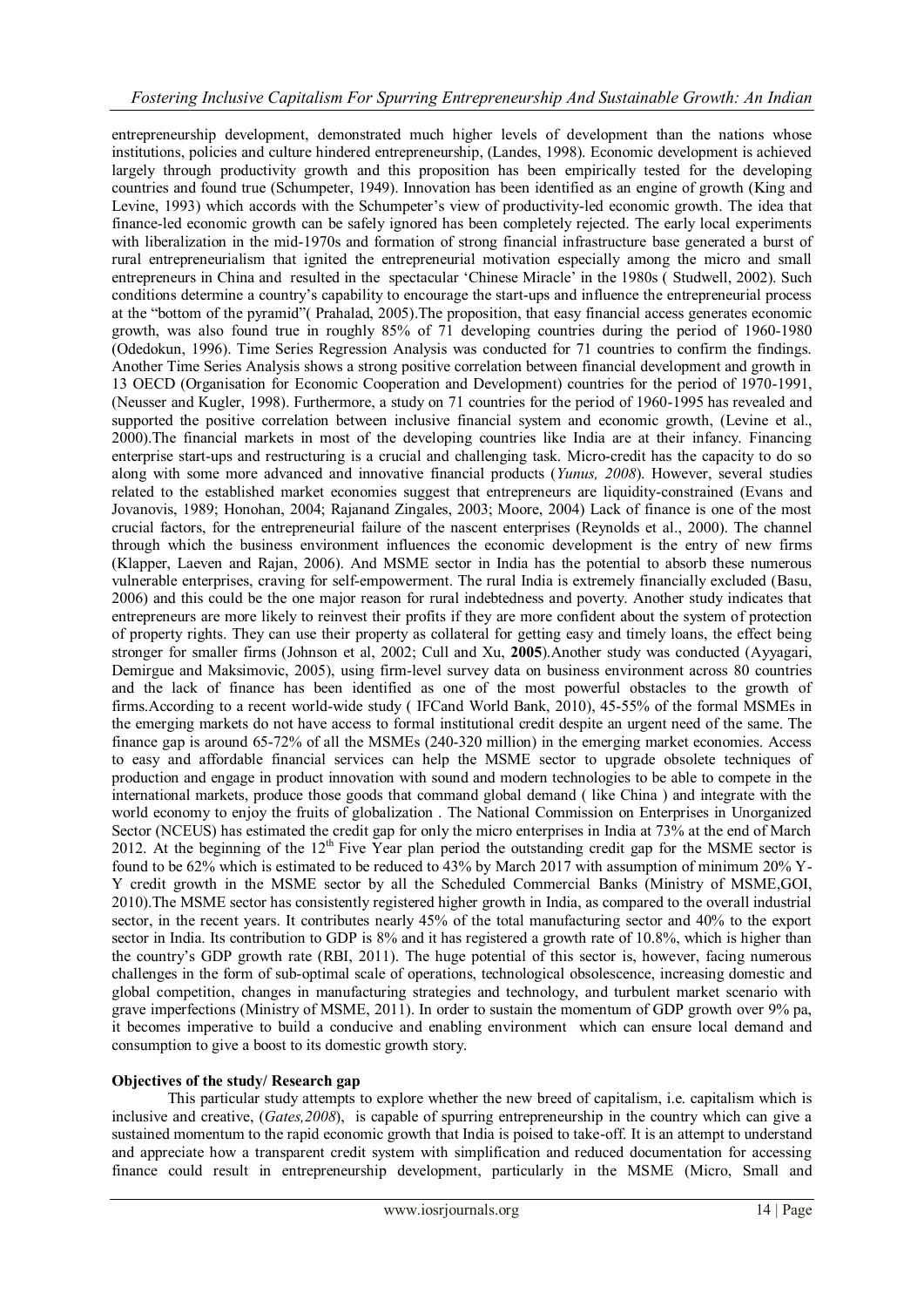MediumEnterprises) sector of the Indian economy, boosting the investment rate and building up more than envisaged momentum of growth by unleashing their under-utilised productive potentials. Mobilising the potential productivity of the youth and women entrepreneurs would enable India in "reaping the demographic dividends", (Bloom, 2008), thus, insulating its economy from current global recessionary trends. This study dwells on the significance of the inclusiveness of the financial services to inculcate inclusive capitalism and entrepreneurship within the MSME in India to ensure the growth trajectory more meaningful and sustainable in the long run. MSMEs constitute an important segment of the Indian economy (Awasthi, 2004). The nationalisation of banks and liberalisation of the financial sector has relieved this sector from stagnation and launched it on the path of self-sustaining growth. However, notwithstanding the increase in bank credit to this sector, the statistics of the fourth Census of MSE sector reveals that only 5.18 % of the vast MSE sector avails institutional finance, 2.05 % units avail finance from non-institutional sources and the majority of the units 92.77 % had no finance, implying dependence on self-finance (YES SME, 2012). Inclusive capitalism requires long-term commitment from all the stakeholders involved in the value chain. It is the changed capitalism that delivers both private wealth and public goods. The global financial crisis of 2009 can be used as an opportunity to create new and more sustainable models of capitalism.

## **III. Methodology**

Qualitative as well as quantitative techniques of research methodology have been employed to indicate the findings of the study. Secondary data sources, mainly of Reserve Bank of India have been used to establish the causal relationship between Finance and economic growth.

- Financial Deepening (percentage and amount ofcredit to MSE sector) has been taken as a parameter of inclusive finance (capitalism).
- Per capita Net NationalProduct (at factor cost) figures of Indian economy (2001-2011 at 1999-2000 price level) have been taken as parameter of economic growth.
- Total number of enterprises in the MSE sector of Indian economy has been taken as parameter of Entrepreneurship development.
- Total value of the total product of the MSME sector has been taken as a parameter of growth of **MSME**
- $\bullet$  H<sub>0</sub>: The MSME sector development in India is not dependent on the availability of credit to this sector.
- H1: The MSME sector development in India is dependent on the availability of credit to this sector.

Statistical software packages, SPSS (20 version), has been used to do the Regression analysis, Correlation Analysis and Goodness of Fit. It has been empirically verified that GDP growth leads to greater degree of financial inclusion, (Basu, 2005). However, this study tries to establish that the process is reinforcing, i.e. financial inclusion also leads to higher GDP (economic growth).

#### **Findings &Implications**

In this present study, " $\mathbb{R}^2 > 0.95$ ", "Appendix A.2", which is sufficiently high to establish the fact that more than **95%** of the changes (or growth) in the MSE sector has been due to availability of increasingly inclusive financial services in the country. As the F-statistic is found significant (F-Statistics=136 at 0.00 levels of significant), we reject the null hypothesis and accept the alternative hypothesis.Hence, the validity of the model gets established.

## **A Hypothetical Modelof Entrepreneurship Development through Inclusive Capitalism:**



(Source: Banerji and Banerjea, 2011)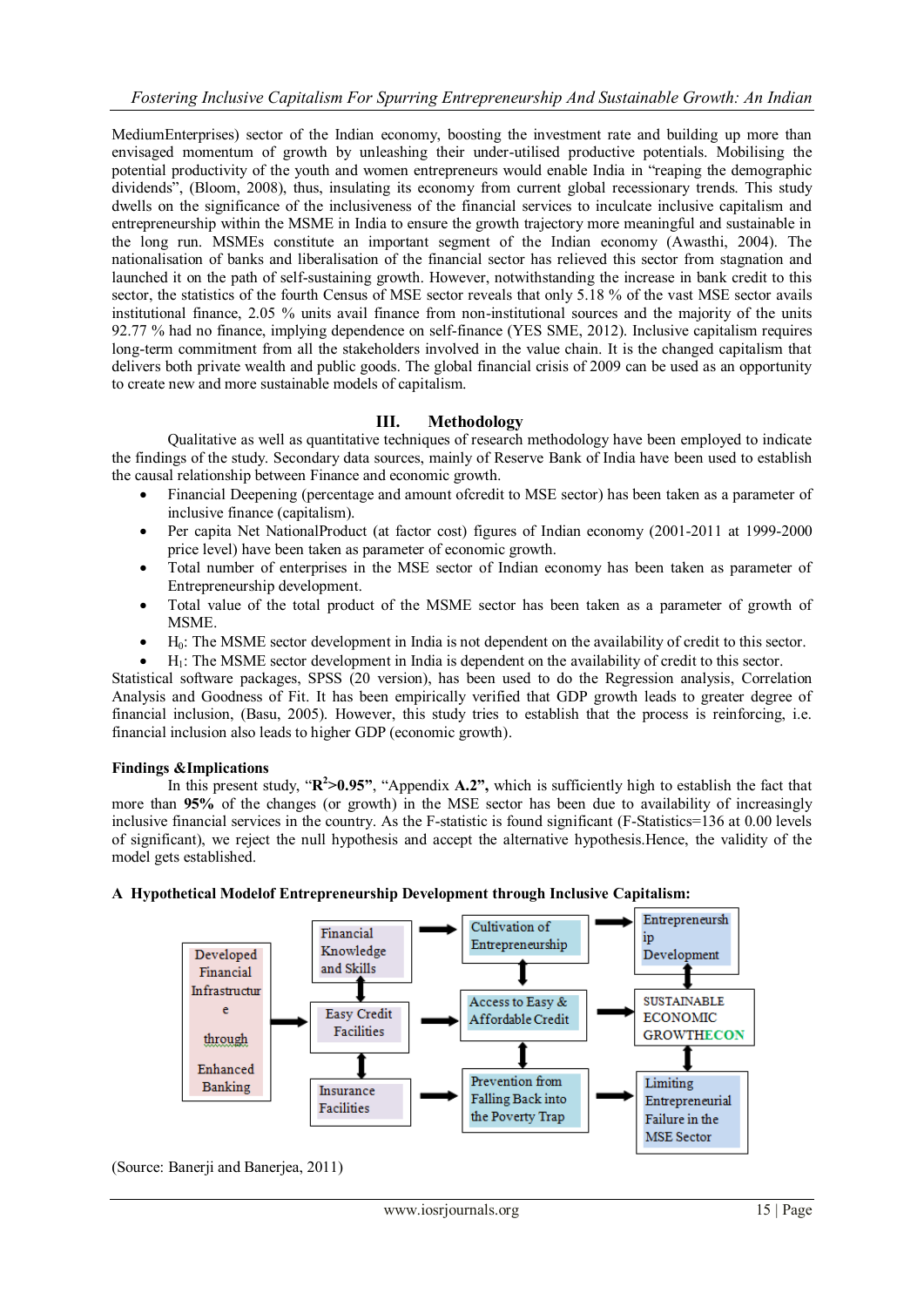The study deliberates the availability of innovative financial products and services development to enhance the flow and ease of access for increasing the competitiveness and enhance the success of MSME by improving their scale and scope economies. There is a lack of significant empirical evidence of a causal link between credit delivery, MSMEs and economic growth. This particular study attempts to do an impact assessment of inclusive financial services to MSME and the entrepreneurial growth within this segment of the Indian economy.

#### **Way Forward and Limitations**

The new brand of inclusive capitalism includes socio-economic sustainable businesses and consumers alike. Economic opportunities are strongly intertwined with the extent of financial access. Such an access is especially a powerful instrument for the resource-constrained MSME sector as it provides opportunities to leverage their investment scale and also insures their businesses against the cyclical shocks. The MSME sector of the country needs to be nurtured as it has the potential to converge into large industrial houses of tomorrow or even MNCs in future (Chakraborty, 2012).

The World economic growth has shown frail and subtle signs of improvement in the recent months, yet the scenario is quite grim and the prospects are still challenging. The World economic growth is likely to remain dull and insipid (falling below 3% in 2012) and projected around 3% only in 2013 (World Economic Situation & Prospects-WESP, 2012). The major weaknesses that continue to feed into each other and act as obstacle to robust growth are continuous deleveraging by the financial institutions, massive unemployment, fiscal austerity that has to be observed to deal withcontinuously rising crude oil prices plus rising public debt and banks" exposure to sovereign debt which is perpetuating financial sector fragility. After decelerating from 9.2% growth of Indian GDP in 2009 to 5.5% in 2011, India needs to stimulate its investment rate phenomenally to accelerate the pace of development. This can be feasible only by increasing the competitiveness of the MSME which can be possible by creating enabling conditions and eliminating the obstinate and formidable financial constraints in doing business, especially in a developing third world country like India.

The studies to establish the causal relationship between entrepreneurship development and inclusive capitalism are scarce and offer fertile area of research. India"s entrepreneurial development is at crossroads today, signalling strong potential for exponential addition to value. Although, the World Bank researchers have found positive correlation between the size of the SME sector and growth in GDP (Beck et al, 2003), but this does not necessarily prove that causation runs from SME to growth in GDP. The strategy of inclusive capitalism provides insights into responsible enterprise trends. However, a study of this nature faces numerous data-driven limitations and contentious efforts.



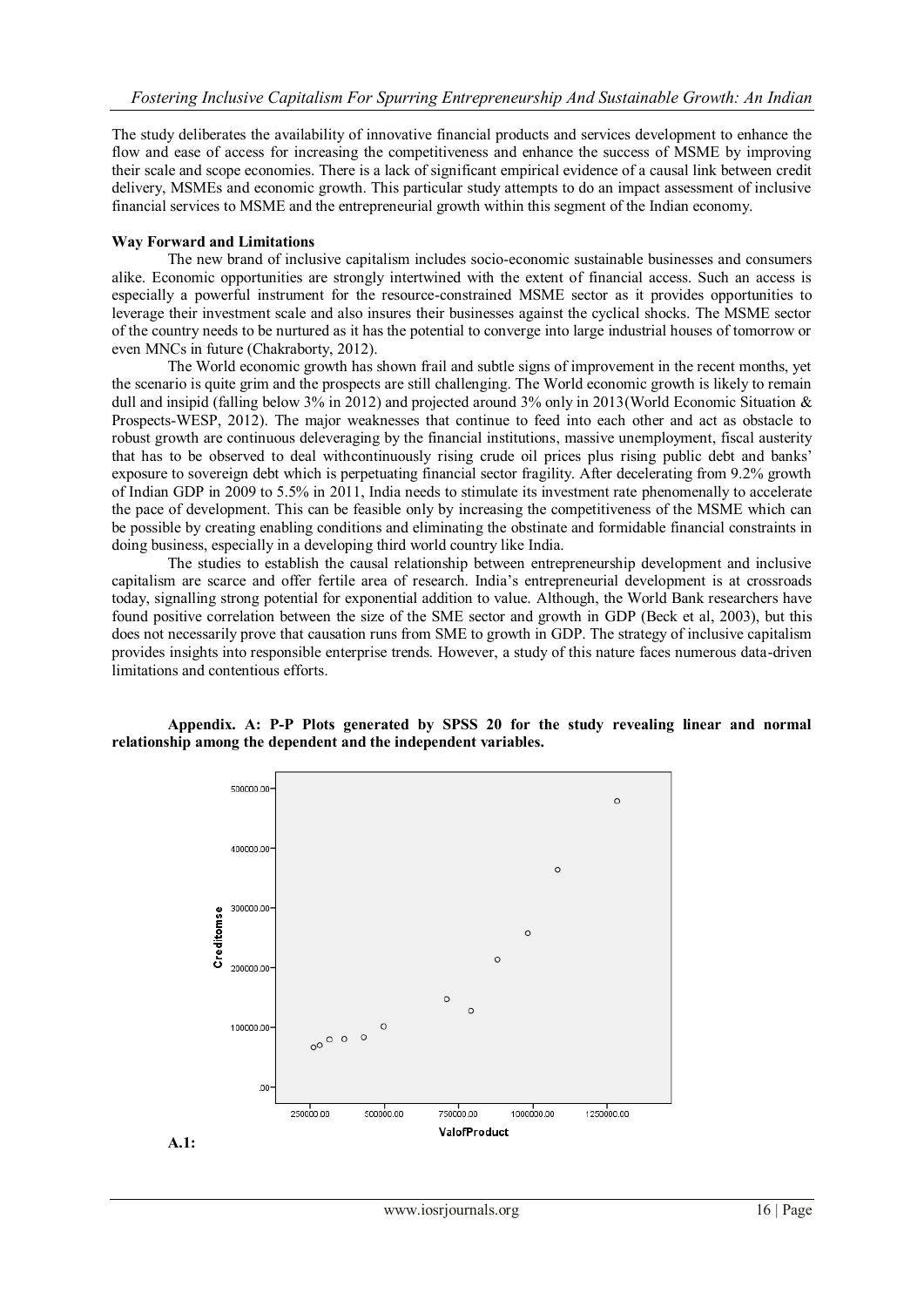#### **A.2: Output generated by SPSS 20. The Regression Analysis results shows R 2 =0.96, statistically significant at 0.00 levels of significance.**

| Model Summary <sup>D</sup> |       |          |            |               |                   |          |     |                 |               |         |  |  |
|----------------------------|-------|----------|------------|---------------|-------------------|----------|-----|-----------------|---------------|---------|--|--|
|                            |       |          |            |               | Change Statistics |          |     |                 |               |         |  |  |
|                            |       |          | Adjusted R | Std. Error of | R Square          |          |     |                 |               | Durbin- |  |  |
| Model                      | R     | R Square | Square     | the Estimate  | Change            | F Change | df1 | df <sub>2</sub> | Sig. F Change | Watson  |  |  |
|                            | .984ª | 968.     | .961       | 68656.77388   | .968              | 36.321   |     |                 | .000          | .377    |  |  |

a. Predictors: (Constant), Subsidytomse, Creditomse

b. Dependent Variable: ValofProduct

**Appendix. B: Evidence of strongly positive correlation between the dependent and the independent variables.** Correlations

|                     |              |              |            | Subsidytoms |
|---------------------|--------------|--------------|------------|-------------|
|                     |              | ValofProduct | Creditomse | е           |
| Pearson Correlation | ValofProduct | 1.000        | .934       | .980        |
|                     | Creditomse   | .934         | 1.000      | .917        |
|                     | Subsidytomse | .980         | .917       | 1.000       |
| Sig. (1-tailed)     | ValofProduct |              | .000       | .000        |
|                     | Creditomse   | .000         | ٠          | .000        |
|                     | Subsidytomse | .000         | .000       |             |
| N                   | ValofProduct | 12           | 12         | 12          |
|                     | Creditomse   | 12           | 12         | 12          |
|                     | Subsidytomse | 12           | 12         | 12          |

#### **References**

- [1] Ayyagari,M., Beck,T.andDemirguc-Kunt,A. (2003),"Small and medium enterprises across the globe: A new database"*.* World Bank Policy Research Paper 3127.
- [2] Banerji, R. and Banerjea, S. (2011), "Role of Financial inclusion in limiting Entrepreneurial Failure in Transitional countries like India: A Diagnostic Approach
- [3] Basu, P. (2006), "Improving Access to Finance for India's rural poor", World Bank Policy Research Paper 3646.<br>[4] Bloom, E.D., Canning D. and Sevilla J. (2003), "The Demographic Dividend, New Perspective on Economic
- [4] Bloom,E.D.,Canning.D. andSevilla J. (2003), "The Demographic Dividend, New Perspective on Economic Consequences of Population Change"*,* Pittsburgh: Rand.
- [5] Chakrabarty, K.C.(2011), "Microenterprise Development: Path to Creating MNCs of Tomorrow", RBI Publications, Mumbai.
- [6] Cull, R. and Xu, L.C. (2005), "Institutions, Ownership, and Finance: The Determinant of Profit Reinvestment among Chinese
- Firms", Journal of Financial Economics, 77, 117-146. [7] Evans, D. and Jovanovic, B. (1989), "An Estimated model of Entrepreneurial Choice under Liquidity Constraints", Journal of political Economy, 97, 808-827.
- [8] Honohan, P. (2004), "Measuring Microfinance Access: Building on Existing Cross Country data", World Bank Publications, Washington DC.
- [9] ILO (2007), "The Informal Economy: Enabling transition to formalisation", Geneva, ILO Publications.
- [10] King, R. G. and Levine, R. (1993), "Finance, entrepreneurship, and growth: Theory and evidence", Journal of Monetary Economics, 32, 513-542.
- [11] Klapper, L., Laeven, L. and Rajan, R. G. (2006), "Entry regulations as a barrio to Entrepreneurship", Journal of Financial Economics, 82(3), 591-692.
- [12] Landes, D. (1998), "The Wealth & Poverty of Nations: Why some are so rich and some so poor", NewYork,W.W Norton & Company.
- [13] Levin, R. (1997), "Financial Development and Economic Growth: Views and Agendas", University Of Virginia, Journal of Economic Literature, 35 (2): 688-726.
- [14] Levine, R., Loayza, N. and Beck, T. (2000), "Financial intermediation and growth: Causality and causes", Journal of Monetary Economics, 46, 31-77.
- [15] Mckinsey&Company and IFC, (2010), "Two Trillion and Counting"*,* World Bank Publications.
- [16] Ministry of MSME,(2011), "Annual Report", Government Of India Publications, Delhi
- [17] Moore, K. (2004), "Do Liquidity Constraints matter for New Entrepreneurs", Washinton DC, Federal Reserve System.
- [18] Neusser, K. and Kugler, M. (1998), "Manufacturing growth and Financial development: evidence from OECD countries", Review of Economics and Statistics, 80, 638-646.
- [19] Odedokun, M. O. (1996), "Alternative Econometric approaches for Analyzing the role of the Financial sector in Economic growth: Time –series evidence from LDCs", Journal of development Economics, 50(1), 119-146.
- [20] Prahalad, C.K. and Krishnan, M.S. (2008), "The New Age of Innovation", McGraw-Hill.
- [21] Rajan,R., and Zingales, L. (2003), "The Great reversals: The politics of Financial Development in the twentieth century", Journal of Financial Economics, 69, 5-50.
- [22] RBI,(2011), "Annual Reports", Mumbai, RBI Publications
- [23] Reynolds,P.D., Storey,D. and Westhead, P. (1994), "Regional Variations in New Firm Formation", Regional Studies 28: 44-46.
- Schumpeter,J.A. (1949), "The Theory of Economic Development", Cambridge, MA, Harvard University Press.